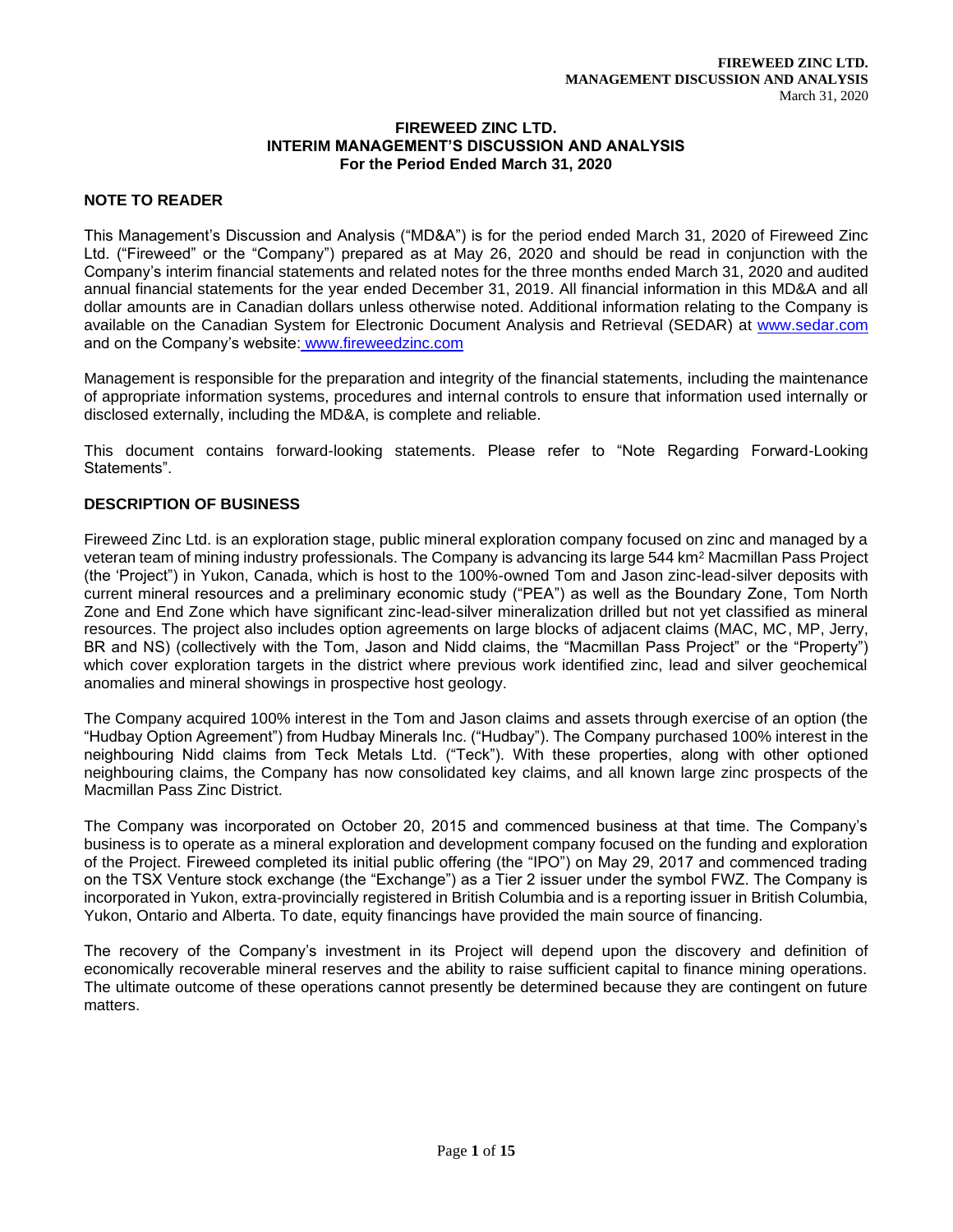## **OVERALL PERFORMANCE AND HIGHLIGHTS**

During the three months ended March 31, 2020, the Company reported the following:

- On March 3, 2020, the Company reported that the Yukon Government and the Ross River Dena Council First Nation had reached an Agreement in Principle on \$71 million in road upgrades which, in part, included the Project access road.
- In March 2020, the World Health Organization declared coronavirus COVID-19 a global pandemic. This contagious disease outbreak and any related adverse public health developments have adversely affected workforces, economies, and financial markets globally, leading to an economic downturn. It is not possible for the Company to predict the duration or magnitude of the adverse results of the outbreak and its full effects on the Company's business or ability to raise funds.

Subsequent to the quarter ended March 31, 2020, the following events have taken place:

- On April 14, 2020, the Company closed a private placement financing for gross proceeds of \$1,142,301. The financing consisted of 3,807,670 common shares of the Company at a price of \$0.30 per share with a full fouryear warrant exercisable at \$0.60 per share but subject to accelerated expiry terms if the Company's shares trade at or above \$1.00 per share for 20 consecutive days. In connection with the private placement, the Company incurred a cash finders' fee of \$30,930 and issued 103,099 finders' warrants, which are exercisable at a price of \$0.40 per share until April 14, 2021.
- On April 16, 2020, the Company announced the appointment of Peter Hemstead, CPA, CMA to the Board of Directors and accepted the resignation of Richard Hajdukiewicz from the Board. For more information on the new appointment, please refer to the news release dated April 16, 2020 available on [www.sedar.com](about:blank) or [www.fireweedzinc.com.](about:blank)
- On May 6, 2020, the Company signed amending agreements with Golden Ridge Resources Ltd. ("Golden Ridge") as well as Epica Gold Inc. ("Epica") and Carlin Gold Corporation ("Carlin") postponing cash option payments scheduled in May until August 9, 2020. The Company issued 100,000 shares to Golden Ridge and 50,000 shares to Epica and Carlin each on May 11, 2020 per the original option agreements. Details of the options agreements are provided in Note 4 of the interim financial statements for the three months ended March 31, 2020 as well as in *Macmillan Pass Project* section below.
- On May 14, 2020, the Company issued 300,000 performance shares to a former director of the company, as per the performance shares agreement dated December 19, 2016, following the director's resignation in April 2020.

# **MACMILLAN PASS PROJECT**

The Macmillan Pass Project encompasses 544 km<sup>2</sup> of mineral claims located approximately 200 km northeast of the settlement of Ross River in the eastern Yukon Territory of Canada. It is host to the large Tom and Jason sediment-hosted sulphide ("Sedex") zinc-lead-silver deposits as well as the Boundary Zone, Tom North Zone and End Zone that have significant mineralization drilled but not yet classified as mineral resources. The Company has a fully operational 50-person camp near the Tom deposit which is accessible via the North Canol Road (designated Yukon Highway No. 6) from the community of Ross River and via a local airstrip.

The deposits are located in the Selwyn Basin and hosted in Devonian-age Lower Earn Group sedimentary rocks. Zinc and lead sulphide-barite mineralization typically occurs in thick stratiform lenses and extends for as much as 1,200 meters along strike and 450+ meters down dip. Boundary Zone is different and consists of veins, stockworks, disseminations and replacement sulphide mineralization. The main sulphide minerals are sphalerite and galena.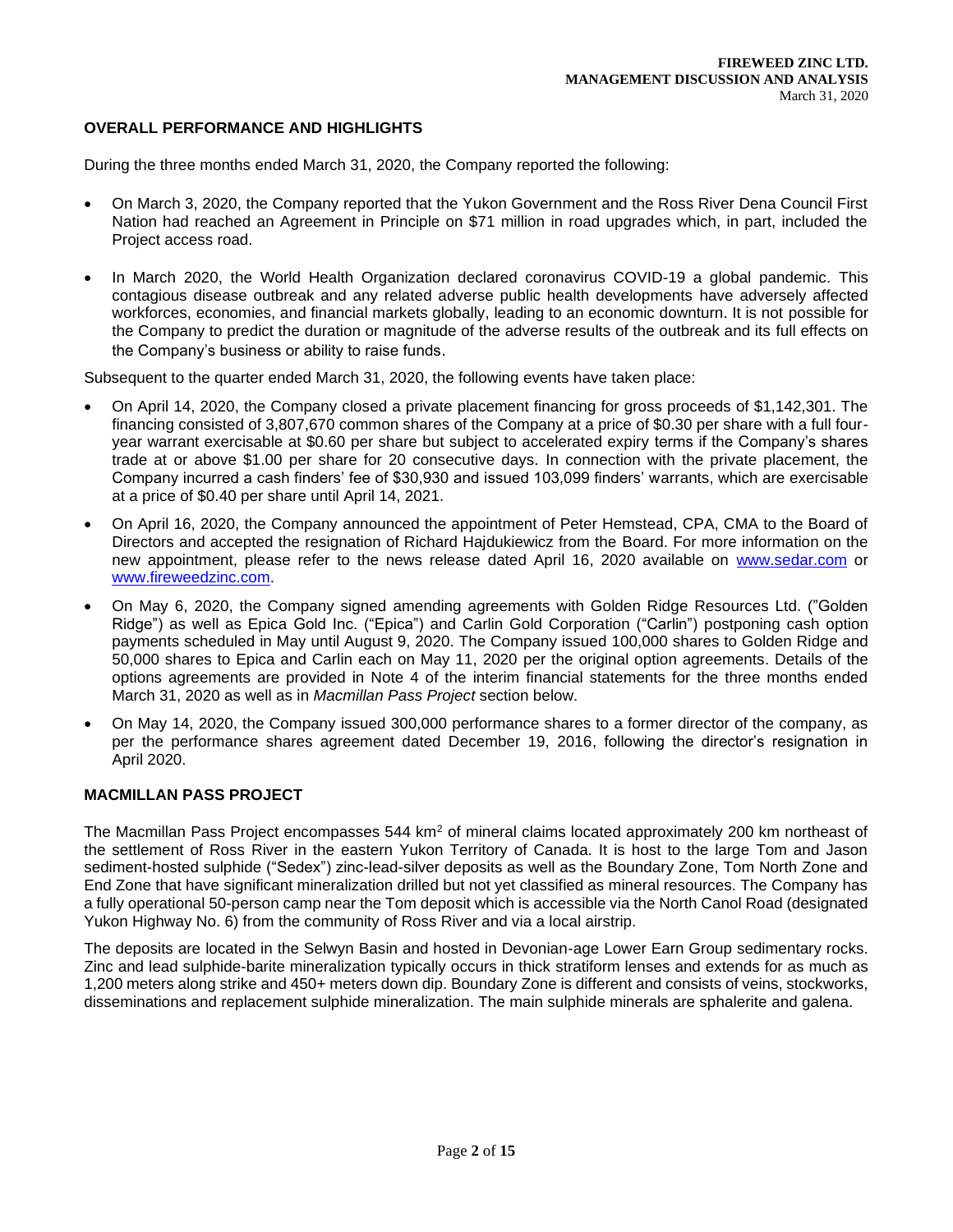#### **FIREWEED ZINC LTD. MANAGEMENT DISCUSSION AND ANALYSIS** March 31, 2020

To date the Tom deposits have seen a total of 3,423 meters of underground development, 5,953 meters of underground core drilling in 84 holes, and 33,705 meters of surface core drilling in 158 holes; at Jason a total of 38,617 meters has been drilled in 138 holes from surface to date; at Boundary a total of 7,933 meters has been drilled in 26 holes from surface to date; and at End Zone a total of 3,910 meters has been drilled in 18 holes from surface to date. The Tom site has a Class 4 Land Use Permit and a Type B Water Licence. Environmental water monitoring of the Tom site has been ongoing since 2000 and since the Company acquired the project, water quality results have been compliant with the current water licence (see *Environment* section below for additional information). Community relations have been good, and the Company employs workers and contracts service providers from the nearest community of Ross River for the exploration program.

## *Terms of the Hudbay Option Agreement*

Fireweed signed the Hudbay Option Agreement for the Tom and Jason claims and associated assets on December 14, 2016 and exercised the option in February 2018. The Company incurred the required exploration expenditures of \$1,250,000, paid a total of \$1,000,000 cash and issued 3,565,406 shares to acquire a 100% interest in the Tom Jason property and assets. All claims, permits, licenses and assets have been transferred and registered in the name of Fireweed.

The Jason claims have an underlying 3% Net Smelter Royalty ("NSR") which can be bought out at any time for \$5,250,000. There are no underlying royalties on the Tom claims.

## *Terms of the MAC Claims Option Agreement with Newmont/Maverix*

On July 24, 2017 Fireweed signed an option agreement with Newmont Canada Holdings ULC ("Newmont") for the MAC claims. On June 29, 2018 Newmont sold the MAC claims and option agreement to Maverix Metals Inc. ("Maverix") in a larger transaction whereby Maverix purchased a number of royalties and other assets from Newmont. As such the current registered owner and optionor of the MAC claims is Maverix.

Per the option agreement, the Company can acquire a 100% interest in the MAC claims located on the northwest extension of the Company's Tom and Jason claims, by paying \$450,000 in staged cash payments over four years, maintaining the MAC claims in good standing, and granting Maverix production royalties on the MAC claims as follows: 0.25% NSR on base metals, 1% NSR on silver and 3% NSR on gold.

On July 17, 2019 Maverix and the Company signed an amendment to the option agreement on the second anniversary payment reducing the cash payment to \$50,000 and adding 95,000 shares to the payment. In all other respects the option agreement remained unchanged.

| Due Date                              | Cash            | <b>Common Shares</b> |
|---------------------------------------|-----------------|----------------------|
| July 24, 2017 (signing of the option) | \$50,000 (paid) |                      |
| July 24, 2018 (first anniversary)     | \$80,000 (paid) |                      |
| July 24, 2019 (second anniversary)    | \$50,000 (paid) | 95,000 (issued)      |
| July 24, 2020 (third anniversary)     | \$110,000       |                      |
| July 24, 2021 (fourth anniversary)    | \$115,000       |                      |
| <b>TOTAL</b>                          | \$405,000       | 95,000 (issued)      |

This schedule reflects the updated terms of the option agreement:

Fireweed may prepay any of the option payments and/or prepay the entire purchase price at any time.

## *Terms of the MC, MP and Jerry Claims Option Agreement with Constantine Metal Resources Ltd./Epica Gold Inc. and Carlin Gold Corporation*

These optioned claims extend Fireweed's Macmillan Pass Project land position to the north, east and northeast over additional prospective ground. The option agreement signed April 23, 2018 allow the Company to acquire a 100% interest in the 624 MC, MP, and Jerry claims from joint venture partners Constantine Metals Resources Ltd. ("Constantine") and Carlin Gold Corporation. On July 31, 2019, Constantine transferred its right, title and interest in and to its portion of the claims and assigned its rights and interest in and to the associated option agreement to its wholly-owned subsidiary, Epica Gold Inc. and later transferred 100% interest in Epica to its spinoff company,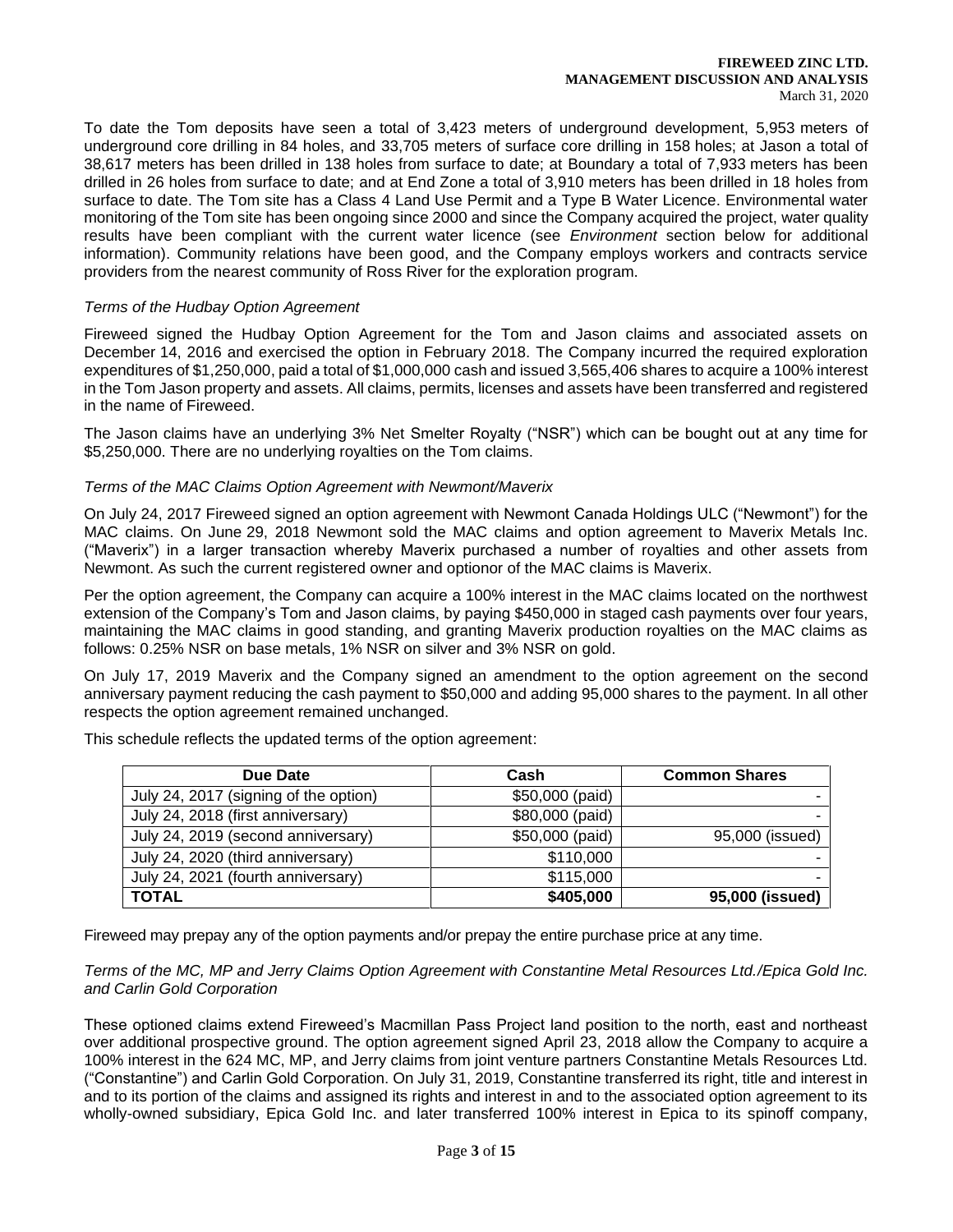HighGold Mining Inc. (TSX.V: High). As such the current registered owners and optionors of the claims are Epica and Carlin.

Subsequent to the quarter ended March 31, 2020, Epica, Carlin and the Company signed an amendment to the option agreement delaying the second anniversary \$150,000 cash payment to on or before August 9, 2020 and the 100,000 share payment to on or before May 14, 2020 per the original option agreement. In all other respects the option agreement remained unchanged.

This schedule reflects the updated terms of the option agreement:

| Due Date                                                | Cash             | <b>Common shares</b> |
|---------------------------------------------------------|------------------|----------------------|
| Exchange approval of the option agreement (May 9, 2018) | \$75,000 (paid)  | 50,000 (issued)      |
| On or before May 9, 2019                                | \$125,000 (paid) | 50,000 (issued)      |
| On or before May 14, 2020                               |                  | 100,000 (issued)     |
| On or before August 9, 2020                             | \$150,000        |                      |
| On or before May 9, 2021                                | \$150,000        | 100,000              |
| <b>TOTAL</b>                                            | \$500,000        | 300,000              |

Half of these payments are to Constantine/Epica and half to Carlin. The Company may prepay any of the option payments and/or prepay the entire purchase price at any time.

Although not part of the consideration payable to exercise the option, the Company will pay an additional \$750,000 in cash or equivalent in shares to Epica and Carlin, upon receiving a resource calculation of at least 2.0 million tonnes of indicated (or better) resource on any part of the MC, MP and Jerry claims. Epica and Carlin will retain the right to receive a NSR on any future mine production from these claims as follows: 0.5% NSR on base metals and silver and 2% NSR on all other metals including gold. Fireweed maintains a right of first refusal on the sale of any NSR royalty from these claims by Epica and/or Carlin.

*Terms of the NS and BR Claims Option Agreement with Golden Ridge Resources Ltd.*

The Golden Ridge option extends the Company's Macmillan Pass Project land position to the west and south over additional prospective ground.

This option allows the Company to acquire a 100% interest in the 333 NS and 326 BR quartz claim tenures from Golden Ridge Resources Ltd. As per the initial agreement, the Company can exercise the option and acquire 100% interest in the claims by making payments totaling \$500,000 and issuing 450,000 shares over three years to Golden Ridge.

On April 15, 2019, the Company signed an amending agreement increasing the number of shares to be issued and reducing the cash payment to be made on or before 12 months following the initial agreement approval date of May 9, 2018. The number of shares issued changed from 75,000 to 121,875, while the cash payment to Golden Ridge was reduced from \$75,000 to \$37,500. In all other respects, the initial option agreement remains unchanged.

Subsequent to the quarter ended March 31, 2020, Golden Ridge and the Company signed an amendment to the option agreement delaying the second anniversary \$150,000 cash payment to on or before August 9, 2020 and the 100,000 share payment to on or before May 14, 2020 per the original option agreement. In all other respects the option agreement remained unchanged.

The schedule below reflects updated terms of the agreement:

| Due Date                                                | Cash            | <b>Common shares</b> |
|---------------------------------------------------------|-----------------|----------------------|
| Exchange approval of the option agreement (May 9, 2018) | \$75,000 (paid) | 75,000 (issued)      |
| On or before May 9, 2019                                | \$37,500 (paid) | 121,875 (issued)     |
| On or before May 14, 2020                               |                 | 100,000 (issued)     |
| On or before August 9, 2020                             | \$150,000       |                      |
| On or before May 9, 2021                                | \$200,000       | 200,000              |
| <b>TOTAL</b>                                            | \$462,500       | 496,875              |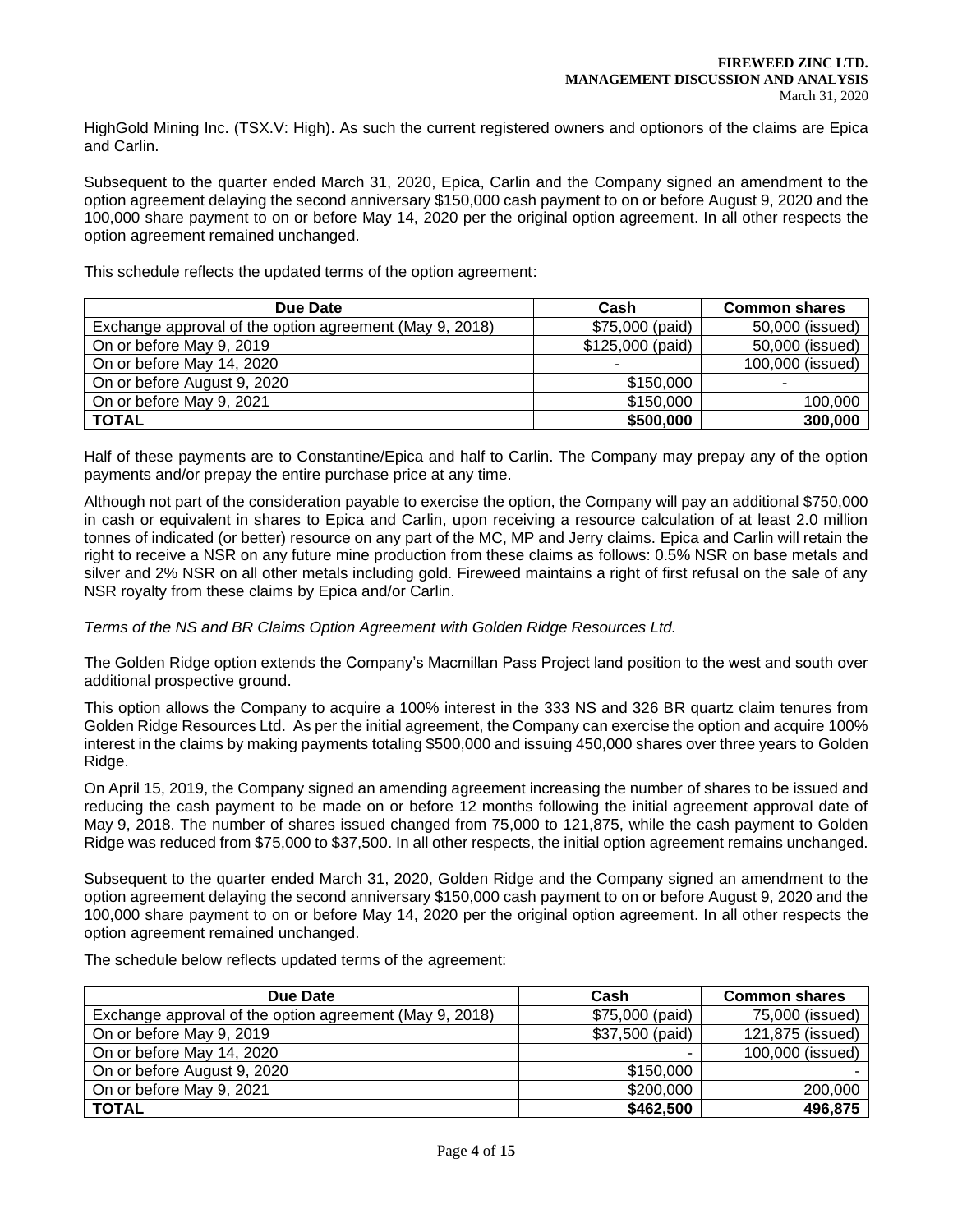The Company may prepay any of the option payments and/or prepay the entire purchase price at any time.

Although not part of the consideration payable to exercise the option, the Company will pay an additional \$750,000 in cash or equivalent in shares, to Golden Ridge, upon receiving a resource calculation of at least 2.0 million tonnes of indicated (or better) resource on any part of the BR and NS claims.

Golden Ridge will retain the right to receive NSR royalties on any future mine production from the BR and NS claims as follows: 0.5% NSR on base metals and silver and 2% NSR on all other metals, including gold. There is also a third party 3% NSR on any future cobalt production from the BR and NS claims. The Company will have the right to purchase one-half of these NSR royalties (excluding the cobalt royalty) for \$2,000,000 at any time prior to the commencement of commercial production. The Company maintains a right of first refusal on the sale of any NSR royalty from the BR and NS claims by Golden Ridge.

*Terms of the Nidd Claims Purchase Agreement with Teck Metals Ltd. and Teck Mining Worldwide Holdings Ltd.* 

The Nidd claims extend the Company's Macmillan Pass Project land position to the northwest over additional prospective ground including the Boundary zinc zone.

On November 27, 2018 the Company closed the purchase agreement, acquiring a 100% interest in the 372 quartz claim tenures from Teck under the following terms:

- Purchase price of 1,500,000 Fireweed shares (one year lock up during which Teck cannot sell the shares).
- Teck to retain a 1% Net Smelter Return royalty on future production from the Nidd property.
- Teck to have a right of first offer to purchase from Fireweed future production concentrates from the Nidd property.

## *Mineral Resources and PEA*

#### *Mineral Resource Report*

Based on the 2017 drill results along with the historic core re-sampling results and compilation of historic data, the Company announced updated NI43-101 compliant mineral resources on January 10, 2018 which were substantially larger than historically reported resources. The new base case resources were as follows:

|           | <b>Tonnes</b> |        |      |        |        |                 |                 | <b>MOz</b> |
|-----------|---------------|--------|------|--------|--------|-----------------|-----------------|------------|
| Category  | (Mt)          | ZnEa % | Zn % | $Pb\%$ | Ag g/t | <b>B</b> Ibs Zn | <b>B</b> lbs Pb | Aa         |
| Indicated | - 21<br>14    | 9.61   | 6.59 | 2.48   | 21.33  | 1.63            | 0.61            | 7.69       |
| Inferred  | 39.47         | 10.00  | 5.84 | 3.14   | 38.15  | 5.08            | 72              | 48.41      |

#### **Table 1: Base Case Mineral Resource Estimate** (at NSR cutoff grade of \$65 CAD)

Details and supporting information are provided in the NI43-101 Technical Report posted on [www.sedar.com](about:blank) and in the Company's news release, both dated January 10, 2018.

#### *Preliminary Economic Assessment Report*

On May 23, 2018, the Company announced the positive results of an independent NI43-101-compliant Preliminary Economic Assessment ("PEA") for the Tom and Jason deposits prepared by JDS Energy and Mining, Inc. (JDS) with work on tailings and water by Knight Piesold Consulting, both of Vancouver, Canada utilizing the 2018 mineral resources of Table 1.

#### Production and Economic Highlights:

- Long mine life and large-scale production:
	- $\circ$  18-year mine life with 32.7Mt of mineralization mined at 4,900 tonne-per-day average processing rate.
	- o 1.54Mt of Zinc, 0.88Mt of Lead, and 37Moz of Silver in concentrate shipped.
	- o Average yearly contained-metal production of 85kt Zinc, 48kt Lead and 2Moz Silver.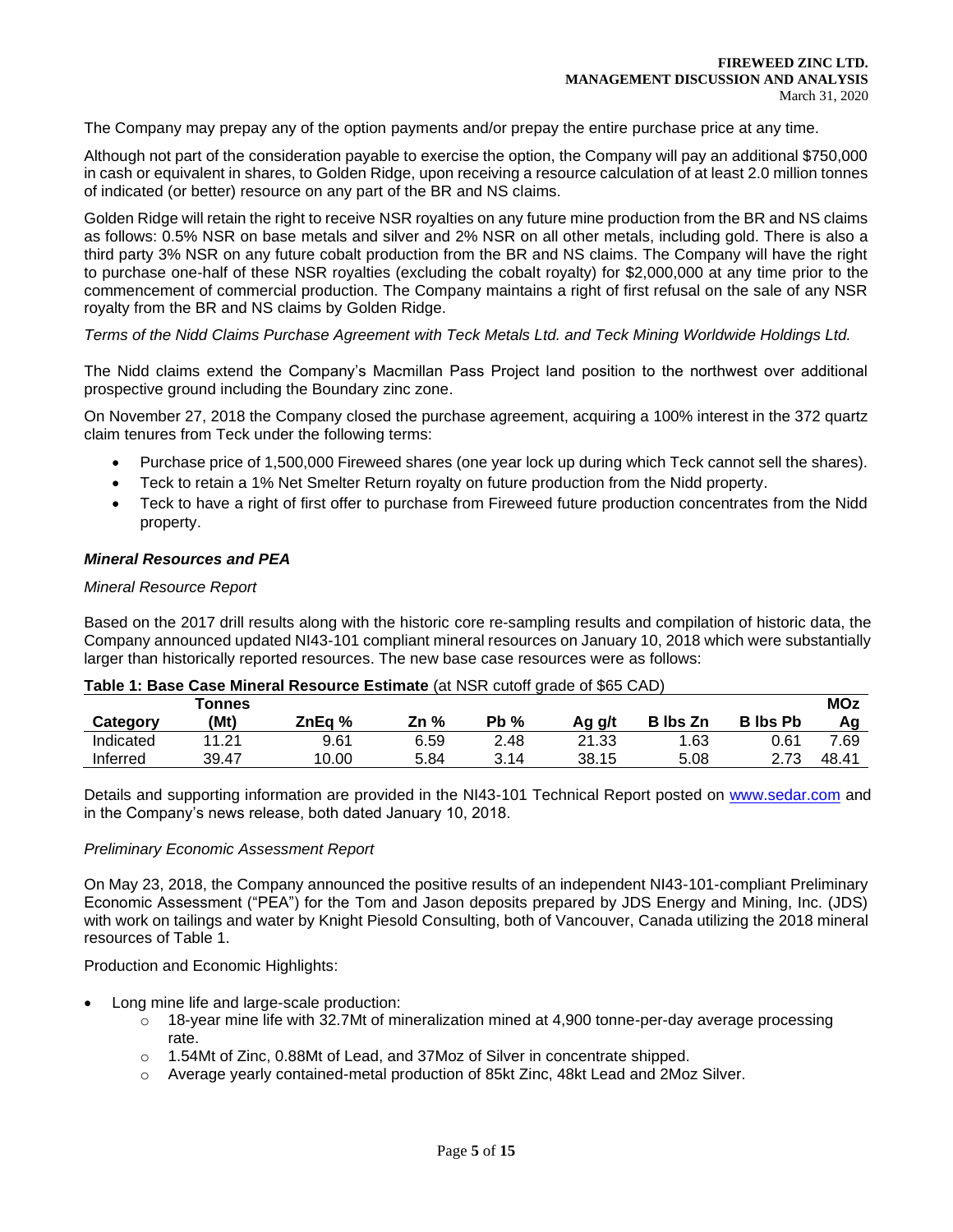- Robust economics using metals prices of \$1.21/lb Zn, \$0.98/lb Pb, and \$16.80/oz Ag:
	- o Pre-Tax NPV at 8% of \$779 million and IRR of 32%.
	- o After-Tax NPV at 8% of \$448 million and IRR of 24%.
- Manageable CAPEX and rapid payback:
	- $\circ$  Pre-production CAPEX of \$404 million of which 25% was provision for upgrading of the Project access road by the Company.
	- o Payback period of 4 years.
	- o Starter-pits on Tom West and Jason Main zones reduce up-front capital. CAPEX includes a total of \$100 million for upgrading to a production-suitable access road to the Project. On March 3, 2020 the Company announced that the Yukon Government and the Ross River Dena Council First Nation had reached an Agreement in Principle on \$71 million in road upgrades which, in part, included the Project access road.
- Significant Upside
	- o Numerous opportunities for significant economic improvement.
	- o Known zones remain open for expansion, including into high-grade areas.
	- $\circ$  Highly prospective and large land package with untested exploration targets.

Details and supporting information are provided in the NI43-101 compliant Technical Report dated July 6, 2018 (effective date May 23, 2018) posted on [www.sedar.com](about:blank) and in the Company's news release dated May 23, 2018.

## *2019 Exploration Results*

During the 2019 field season, the Fireweed technical team completed a large field program on the Project. A total of 16 diamond drill holes were drilled on eight targets for a total of 2,357 metres with the successful goals of expanding and upgrading known zones of mineralization at Boundary, Tom West and Tom East, as well as testing new exploration targets such as Tom North. A small reverse circulation (RC) drill program completed 17 short holes on 6 different reconnaissance targets with no significant results. Gravity geophysical crews surveyed about half of the Fertile Corridor between End Zone and Boundary Zone outlining several additional anomalies for future follow up, and extensive geological mapping was carried out throughout the property. An airborne LiDAR topographic survey of the entire property was also completed which will aid in geological interpretation, accurate location of work sites, engineering and wildlife studies. Exploration plans for 2020 are currently being finalized.

For more details on the Project and the Company, see Fireweed's NI43-101 compliant technical reports and news releases posted on the Company's website at [www.FireweedZinc.com](about:blank) or at [www.sedar.com.](about:blank)

*Leon McGarry, P.Geo., Senior Resource Geologist for CSA Global Canada Geosciences Ltd. at the time, is independent of Fireweed Zinc Ltd. and a 'Qualified Person' as defined under Canadian National Instrument 43-101. Mr. McGarry is responsible for the Mineral Resource Estimate and directly related information in this MD&A.* 

*Michael Makarenko, P.Eng., Project Manager for JDS Energy and Mining, Inc., is independent of Fireweed Zinc Ltd. and a 'Qualified Person' as defined under Canadian National Instrument 43-101. Mr. Makarenko is responsible for the PEA results and directly related information in this MD&A.*

*George Gorzynski, P.Eng., Executive Vice President and Director of Fireweed Zinc Ltd., and a Qualified Person under the meaning of Canadian National Instrument 43-101, is responsible for other technical information (information not directly related to the Mineral Resource Estimate or the PEA) in this MD&A.*

## **HEALTH AND SAFETY**

The Company embeds core values of health and safety throughout its operations. Nothing is more important than the health and safety of our people. Every person arriving at our work site is first taken through a health and safety orientation before any other activity is begun. Every morning begins with safety "toolbox" meetings and weekly safety meetings are attended by everyone in camp to re-enforce a safety-first mindset. We emphasize that safety is the responsibility of everyone on site. We have highly trained first aid personnel in camp with a dedicated and well equipped first aid facility, and strict protocols for timely medical evacuations by air to a hospital if required.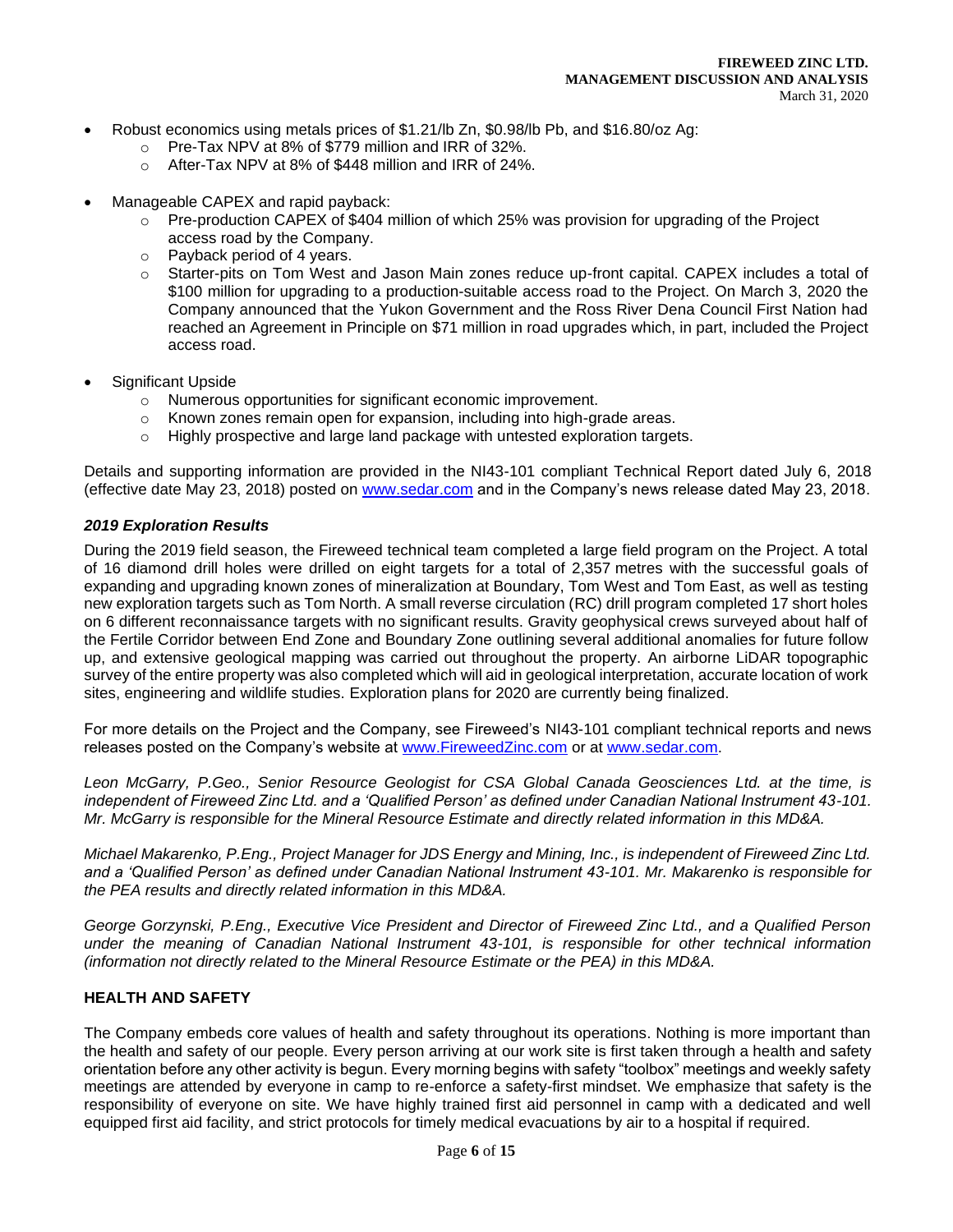The Company works to identify and mitigate potential health and safety risks at all work sites. Our excellent safety record over years of operations is the result of prioritizing and instilling a culture of safety first in every person at our work site and constantly seeking to improve our health and safety protocols and procedures.

# **ENVIRONMENT**

Fireweed is committed to carrying out its work programs to high standards of environmental stewardship. We aim to prevent or mitigate as much as reasonably possible, the impacts of our operations on the environment through effective and scientifically sound operating practices while at all time complying with applicable environmental legislation.

Environmental baseline studies by Hudbay toward eventual development of a mining operation began at the Tom site in 2000 and were expanded in 2008. These include 12 surface water monitoring stations in the local streams, three ground water monitoring wells and a weather station. The project site has a Class 4 Land Use Permit and a Type B Water Licence. Since the Company acquired the project, water quality results have been compliant with the current water licence. Much of the historic surface and other disturbances from previous work have been reclaimed. The Company assumed these environmental functions and costs when it fully acquired the project in 2018.

## **COMMUNITY AND FIRST NATIONS**

The Company believes in engaging with local communities and First Nations toward building respectful relationships through dialogue and collaborative processes.

The Tom and Jason properties lie within an area of unsettled territorial claim by the Kaska First Nations. Negotiations between the Kaska First Nations, and the federal and territorial governments are continuing but have not affected the Company's ability to carry out work on the Project.

The nearest community to the Project site is the First Nations community of Ross River (population 350) located 200 kilometers to the west. There are no permanent settlements at or near the project site. The Company practices preferential hiring of Kaska-based businesses and personnel whenever practical, for work on the Project. Brandon Macdonald, Fireweed's CEO, hails from Ross River where he grew up as a child and is known in the community.

## **FINANCING AND CORPORATE DEVELOPMENT**

## **SELECTED ANNUAL INFORMATION**

The following table summarizes selected financial data for the three recent fiscal years, ended December 31, 2019, 2018 and 2017, and should be read in conjunction with such financial statements, prepared in accordance with International Financial Reporting Standards ("IFRS") and the related notes thereon:

| <b>Item</b>                                        | <b>Fiscal Year</b><br><b>Ended</b><br>December 31,<br>2019 | <b>Fiscal Year</b><br><b>Ended</b><br>December 31,<br>2018 | <b>Fiscal Year</b><br><b>Ended</b><br>December 31,<br>2017 |
|----------------------------------------------------|------------------------------------------------------------|------------------------------------------------------------|------------------------------------------------------------|
| Revenues                                           | \$<br>nil                                                  | \$<br>nil                                                  | \$<br>nil                                                  |
| <b>Expenses</b>                                    | 948,397                                                    | 1,521,734                                                  | 959,487                                                    |
| Net Loss                                           | 1,367,397                                                  | 1,976,734                                                  | 959,487                                                    |
| Net Loss per Share (based on fully diluted shares) | (0.04)                                                     | (0.07)                                                     | (0.07)                                                     |
| <b>Current Assets</b>                              | 965,106                                                    | 1,787,669                                                  | 1,301,843                                                  |
| <b>Exploration and Evaluation Assets</b>           | 24,437,449                                                 | 19,663,555                                                 | 2,794,672                                                  |
| <b>Total Assets</b>                                | 25,464,193                                                 | 21,518,713                                                 | 4,132,000                                                  |
| <b>Current Liabilities</b>                         | 288,800                                                    | 327,380                                                    | 293,126                                                    |
| <b>Working Capital</b>                             | 676,306                                                    | 1,460,289                                                  | 1,008,717                                                  |
| Shareholders' Equity                               | \$<br>$24,040,370$ \$                                      | $20,479,900$ \$                                            | 3,829,825                                                  |
| Number of Shares Outstanding                       | 37,797,129                                                 | 31,696,776                                                 | 17,756,370                                                 |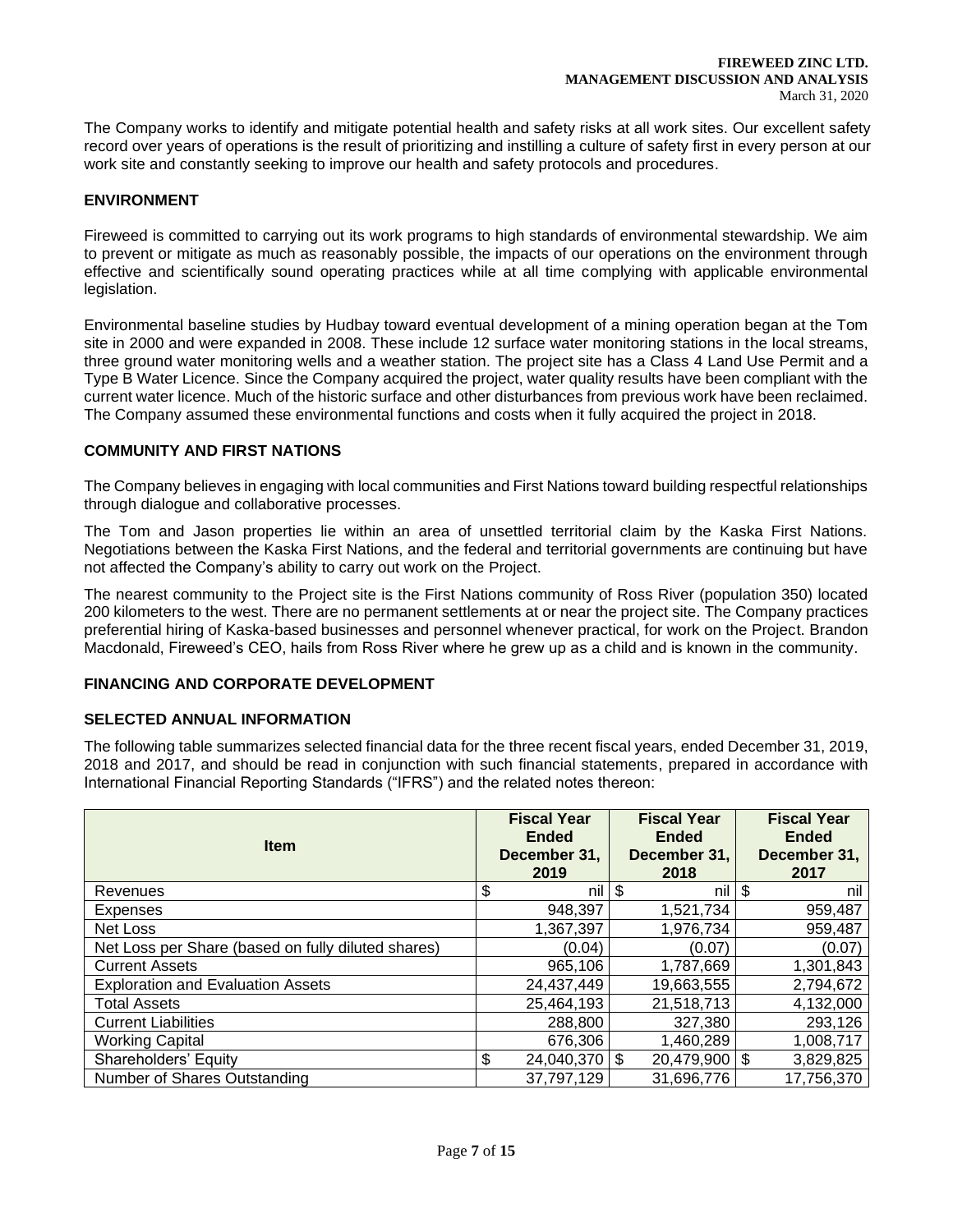## **RESULTS OF OPERATIONS**

As at March 31, 2020, total assets were \$25,233,187 (December 31, 2019 - \$25,464,193), exploration and evaluation assets totalled \$24,690,686 (December 31, 2019 - \$24,437,449). The details of the cost breakdown are contained in the schedule of Exploration and Evaluation Assets in the notes to the condensed interim financial statements for the period ending March 31, 2020 (Note 4).

#### For the three months ended March 31, 2020 and 2019

The Company had a net loss of \$334,560 for the three months ended March 31, 2020 ("Q1-2020") (\$0.01 per share) as compared to the three months ended March 31, 2019 ("Q1-2019") of \$490,528 (\$0.01 per share).The main contributors to the net loss in Q1-2020 were consulting and management fees, investor relations and corporate development expenses as well as share-based compensation, however, those expenses were lower in Q1-2020 as compared to Q1-2019:

- Consulting and management fees reduced by \$66,413 (Q1-2020 \$105,878; Q1-2019 \$172,291) in Q1- 2020 as no management bonuses were paid in Q1-2020 as compared to Q1-2019.
- Investor relations and corporate development expenses went down by \$11,103 (Q1-2020 \$65,680; Q1- 2019 – \$76,783) due to the Company's decreased volume of various editorial, marketing, roadshow and other promotional activities in Q1-2020.
- Share-based compensation was significantly lower by \$83,975 (Q1-2020 \$47,495; Q1-2019 \$131,470) as there were fewer options vested in Q1-2020.

#### **SUMMARY OF QUARTERLY RESULTS**

The following table sets forth selected quarterly financial information for each of the last eight quarters with the figures for each quarter in Canadian dollars.

|                                                      | March 31,<br>2020 | Dec 31,<br>2019 | Sept 30,<br>2019 | <b>Jun 30,</b><br>2019 | March 31,<br>2019 | Dec 31,<br>2018 | <b>Sept 30,</b><br>2018 | Jun 30,<br>2018 |
|------------------------------------------------------|-------------------|-----------------|------------------|------------------------|-------------------|-----------------|-------------------------|-----------------|
| Operating<br>expenses                                | (336, 347)        | (328, 974)      | 33,101           | (235, 255)             | (417, 269)        | (453, 206)      | (144, 640)              | (431, 038)      |
| Net income<br>(loss)                                 | (334, 560)        | 91,778          | (547, 302)       | (421, 345)             | (490, 528)        | (908, 206)      | (144,640)               | (431, 038)      |
| Basic and<br>diluted<br>earnings (loss)<br>per share | (0.01)            | (0.00)          | (0.01)           | (0.01)                 | (0.01)            | (0.03)          | (0.00)                  | (0.01)          |
| Total assets                                         | 25,233,187        | 25.464.193      | 26,035,172       | 26,167,683             | 25,996,069        | 21,518,713      | 21,578,907              | 21,357,008      |
| Shareholders'<br>equity<br>(deficiency)              | 23,753,305        | 24,040,370      | 23,883,304       | 24,287,551             | 24,310,772        | 20,479,900      | 19,898,169              | 19,808,174      |
| Capital stock                                        | 26,879,253        | 26,879,253      | 26,879,253       | 26,828,903             | 26,422,836        | 22,242,738      | 20,823,071              | 20,825,078      |
| Deficit                                              | 4,840,338         | 4,505,778       | 4,597,556        | 4,050,254              | 3,628,909         | 3,138,381       | 2,230,175               | 2,085,535       |

## **LIQUIDITY AND CAPITAL RESOURCES**

The Company manages its capital to maintain its ability to continue as a going concern and to provide returns to shareholders and benefits to other stakeholders. The capital structure of the Company consists of cash and cash equivalents and equity comprised of issued share capital and deficit.

Fireweed manages and adjusts its capital structure in light of economic conditions and financial needs. The Company, upon approval from its Board of Directors, will balance its overall capital structure through new share issues or by undertaking other activities as deemed appropriate under the specific circumstances.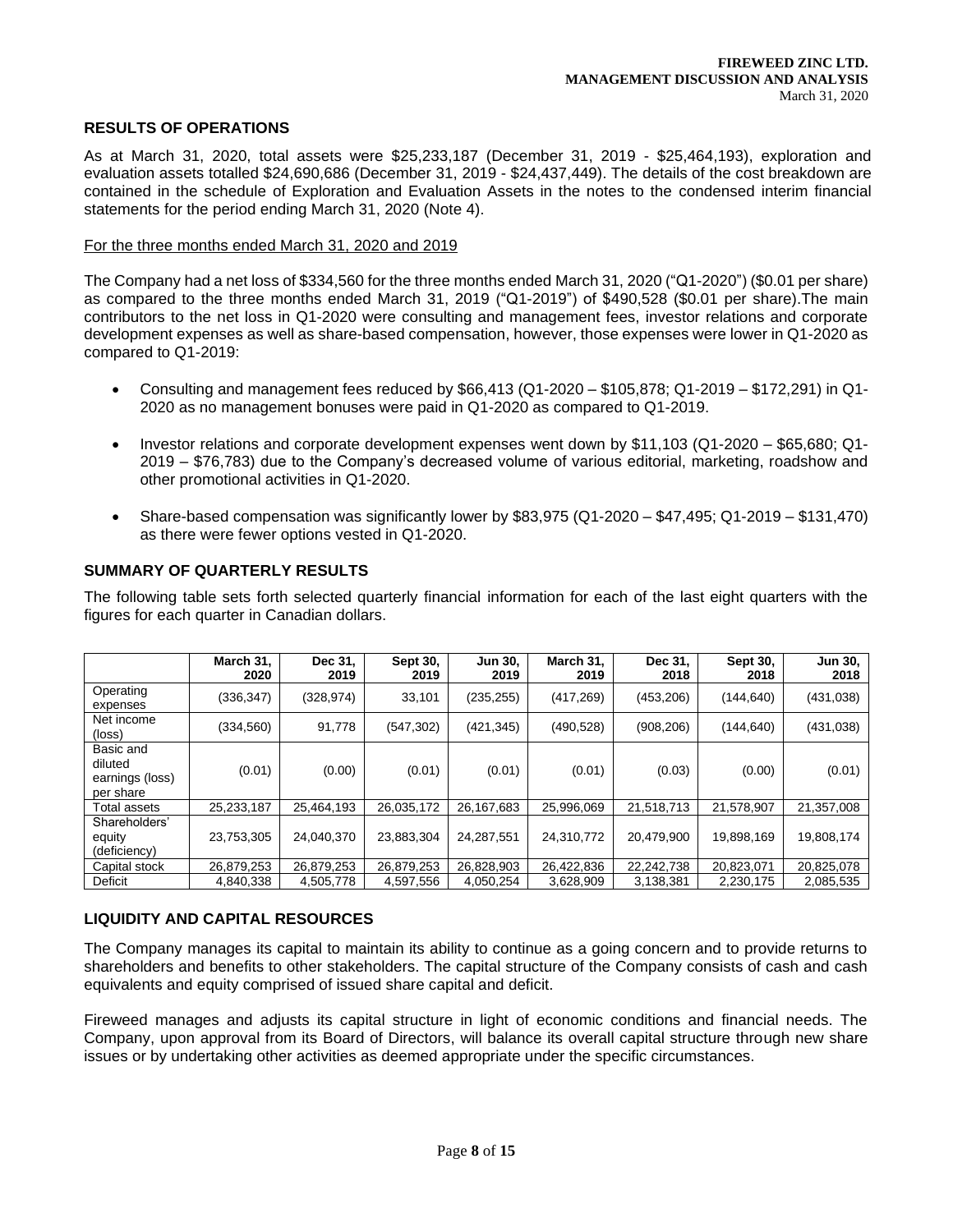# *WORKING CAPITAL*

As at March 31, 2020, the Company had positive working capital of \$138,312 (December 31, 2019 - \$676,306). Working capital included Prepaid Expenses of \$91,730 (December 31, 2019 - \$151,170), comprised mainly of advances for exploration work, engineering, geophysics, advertising and promotion as well as insurance.

## *CASH*

On March 31, 2020, the Company had cash of \$365,367 (December 31, 2019 - \$783,789). Management of cash balances is conducted in-house based on internal investment guidelines. Cash is deposited with a major Canadian financial institution. Cash required for operations is held in a chequing account. Excess funds may be invested in conservative money market instruments that bear interest and carry a low degree of risk. Some examples of instruments in which we may invest its cash are treasury bills, money market funds, bank guaranteed investment certificates and bankers' acceptance notes. The objective of these investments is to preserve funds for the use in and advancement of the Company's business.

## *CASH USED IN OPERATING ACTIVITIES*

Net cash used in operating activities during the quarter ended March 31, 2020 was \$133,419 (2019 – \$340,628). Cash was mostly spent on consulting fees, investor relations expenses, legal fees, and general and administrative costs.

## *CASH USED IN INVESTING ACTIVITIES*

Total cash used in investing activities during the period ended March 31, 2020 was \$285,003 (2019 – \$422,729), related to exploration work, land management and claims renewal payments, property reports and related costs.

## *CASH GENERATED BY FINANCING ACTIVITIES*

There were no financing activities during the three months ended March 31, 2020. In Q1-2019, the Company's financing activities generated \$4,790,686 which were obtained through the issuance of 5,455,478 shares in a nonbrokered private placement and 378,000 shares upon exercise of agent's warrants.

## *REQUIREMENT OF ADDITIONAL EQUITY FINANCING*

The Company has relied primarily on equity financings for all funds raised to date for its operations and will need more funds to explore and develop the Project in the future. Until it starts generating profitable operations from exploration, development and sale of minerals, the Company intends to continue relying upon the issuance of securities to finance its operations and acquisitions.

The Company is not subject to externally imposed capital requirements as at March 31, 2020.

## **OUTSTANDING SHARE DATA**

The Company's authorized share capital consists of an unlimited number of common shares without par value.

As at March 31, 2020, there were 37,797,129 shares issued and outstanding (37,797,129 at December 31, 2019), which were issued for an aggregate consideration of \$26,879,253, net of issuance costs and flow-through premium liability.

As of the date of this MD&A, the following shares, warrants and options were outstanding:

|                                      | Number of<br><b>Shares/Options/Warrants</b> | <b>Exercise Price</b> | <b>Expiry Date</b> |
|--------------------------------------|---------------------------------------------|-----------------------|--------------------|
| <b>Issued and Outstanding Shares</b> | 42.104.799                                  |                       |                    |
| <b>Agents' Warrants and Options</b>  | 34.680                                      | \$0.95                | February 15, 2021  |
| Finders' Warrants                    | 103.099                                     | \$0.40                | April 14, 2021     |
| <b>Share Purchase Warrants</b>       | 3,807,670                                   | \$0.60                | April 14, 2024     |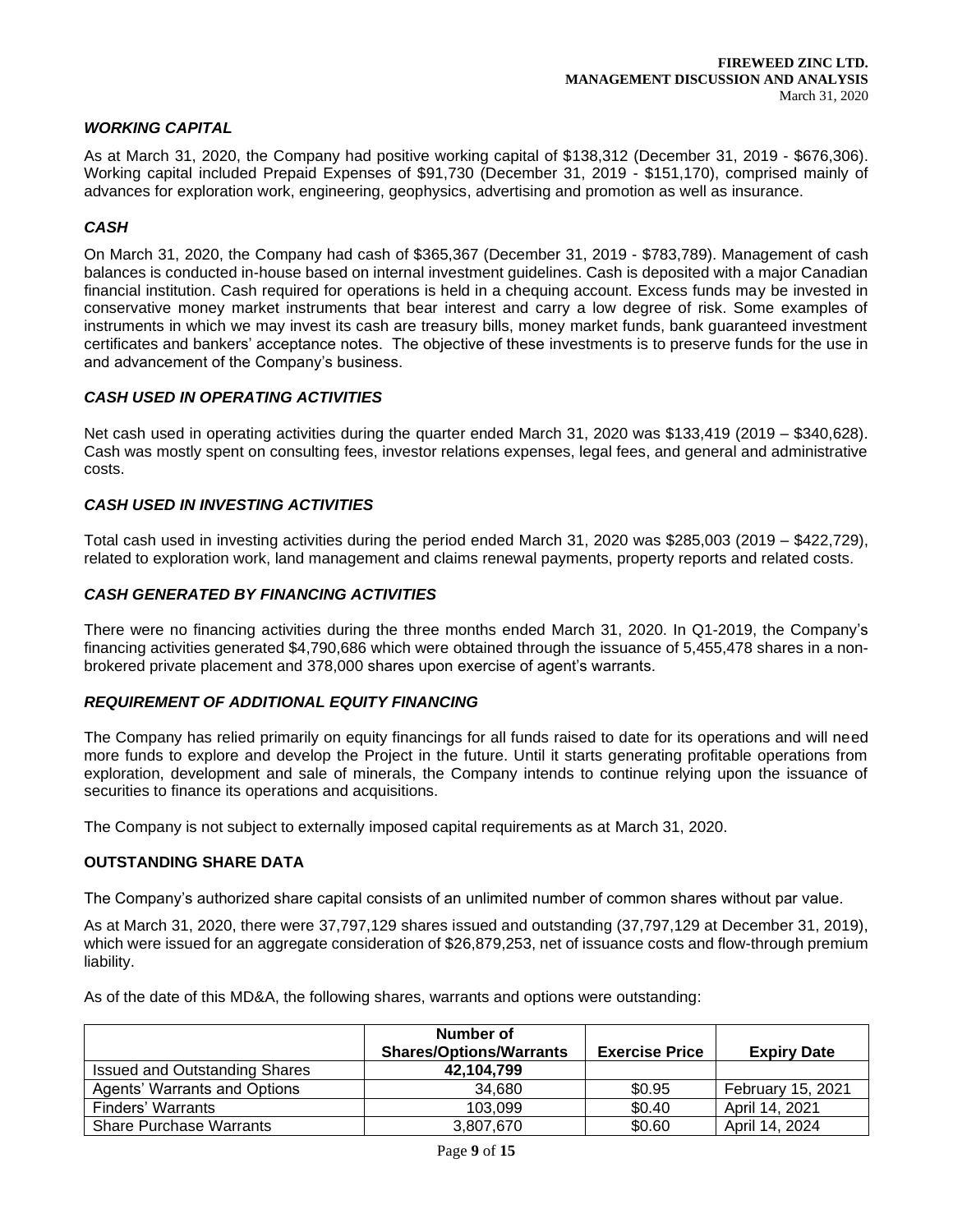|                                | Number of<br><b>Shares/Options/Warrants</b> | <b>Exercise Price</b> | <b>Expiry Date</b> |
|--------------------------------|---------------------------------------------|-----------------------|--------------------|
| <b>Stock Options</b>           | 1,380,000                                   | \$0.50                | April 26, 2022     |
| <b>Stock Options</b>           | 30,000                                      | \$0.70                | October 27, 2022   |
| <b>Stock Options</b>           | 175,000                                     | \$0.83                | December 06, 2022  |
| <b>Stock Options</b>           | 860,000                                     | \$1.45                | March 14, 2023     |
| <b>Stock Options</b>           | 250,000                                     | \$0.65                | July 11, 2024      |
| Fully Diluted at May 26, 2020* | 48,745,248                                  |                       |                    |

\* This number excludes 3,700,000 not yet issued performance shares (please refer to Notes 14 and 15 in the interim financial statements for the period ended March 31, 2020 for more information).

## **CRITICAL ACCOUNTING ESTIMATES**

Our significant accounting policies are presented in Note 3 of the audited financial statements for the year ended December 31, 2019. Note 3 provides that the preparation of the Company's financial statements in conformity with IFRS requires management to make judgments, estimates and assumptions that affect the reported amounts of assets, liabilities and contingent liabilities at the date of the financial statements and reported amounts of expenses during the reporting period. Actual outcomes could differ from these estimates. These financial statements include estimates that, by their nature, are uncertain. The impacts of such estimates are pervasive throughout the financial statements and may require accounting adjustments based on future occurrences. Revisions to accounting estimates are recognized in the period in which the estimate is revised and future periods if the revision affects both current and future periods. These estimates are based on historical experience, current and future economic conditions and other factors, including expectations of future events that are believed to be reasonable under the circumstances.

Information about significant areas of estimation uncertainty in applying accounting policies that have the most significant effect on the amounts recognized in the financial statements are noted below.

## **KEY SOURCES OF ESTIMATION UNCERTAINTY**

## Exploration and evaluation assets

Exploration and evaluation costs are initially capitalized as intangible exploration assets with the intent to establish commercially viable reserves. The Company is required to make estimates and judgments about the future events and circumstances regarding whether the carrying amount of intangible exploration assets exceeds its recoverable amount. Recoverability is dependent on various factors, including the discovery of economically recoverable reserves, the ability of the Company to obtain the necessary financing to complete the development, the ability of the Company to obtain permits and upon future profitable production or proceeds from the disposition of the exploration and evaluation assets themselves. Additionally, there are numerous geological, economic, environmental and regulatory factors and uncertainties that could impact management's assessment as to the overall viability of its properties or the ability to generate future cash flows necessary to cover or exceed the carrying value of the Company's exploration and evaluation assets.

#### Deferred tax assets and liabilities

The measurement of a deferred tax provision is subject to uncertainty associated with the timing of future events and changes in legislation, tax rates and interpretations by tax authorities. The estimation of taxes includes evaluating the recoverability of deferred tax assets based on an assessment of the Company's ability to utilize the underlying future tax deductions against future taxable income prior to expiry of those deductions. Management assesses whether it is probable that some or all of the deferred income tax assets will not be realized. The ultimate realization of deferred tax assets is dependent upon the generation of future taxable income, which in turn is dependent upon the successful discovery, extraction, development and commercialization of mineral reserves. To the extent that management's assessment of the Company's ability to utilize future tax deductions changes, the Company would be required to recognize more or fewer deferred tax assets, and future tax provisions or recoveries could be affected.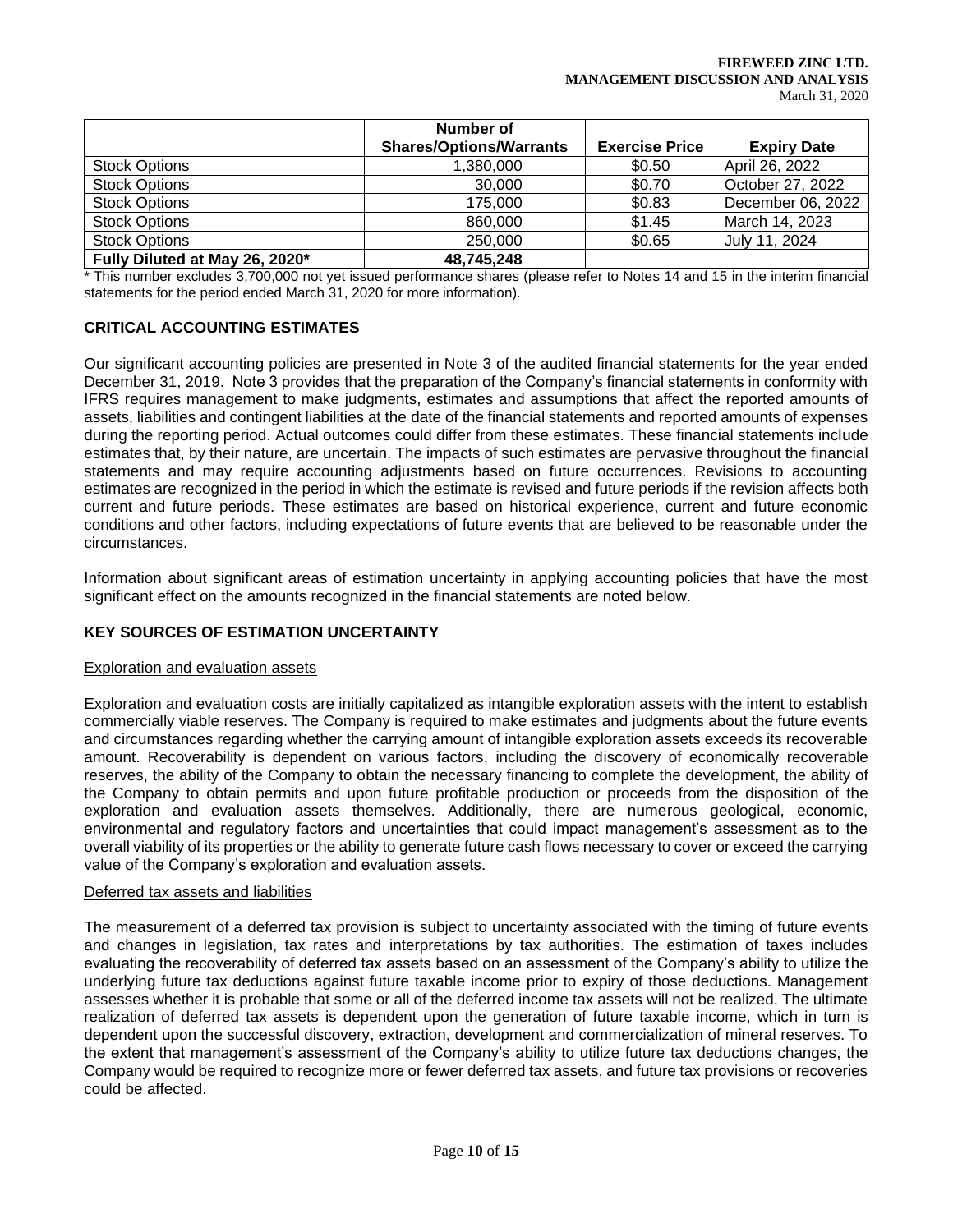#### Share-based payments

The Company measures share-based payments expense by reference to the fair value of the stock options at the date at which they are granted. Estimating fair value for granted stock options requires determining the most appropriate valuation model which is dependent on the terms and conditions of the grant. This estimate also requires determining the most appropriate inputs to the valuation model including the expected life of the option, volatility, dividend yield, and rate of forfeitures.

#### Capital stock

Common shares are classified as shareholders' equity. Incremental costs directly attributable to the issue of common shares and stock options are recognized as a deduction from equity. Common shares issued for consideration other than cash, are valued based on their market value at the date the shares are issued.

The Company has adopted a residual value method with respect to the measurement of shares and warrants issued as private placement units. The residual value method first allocates value to the more easily measurable component based on fair value and then the residual value, if any, to the less easily measurable component. The Company considers the fair value of common shares issued in the private placements to be the more easily measurable component and the common shares are valued at their fair value, as determined by the closing market price on the announcement date. The balance, if any, is allocated to the attached warrants. Any fair value attributed to the warrants is recorded as reserves.

#### Rehabilitation provision

The calculation of the asset retirement obligation involves significant measurement estimates and assumptions of the amount and timing of reclamation costs and applicable inputs used in the calculation, such as discount rates. The Company bases its estimates on historical experience, government regulations and assumptions that are believed to be reasonable given the scope of the exploration project. Please refer to Note 8 of the interim financial statements for the period ended March 31, 2020 for more details.

## **FINANCIAL INSTRUMENTS**

The Company classifies its financial assets into one of the categories described below, depending on the purpose for which the asset was acquired. Management determines the classification of its financial assets at initial recognition.

Equity instruments that are held for trading (including all equity derivative instruments) are classified as FVTPL, for other equity instruments, on the day of acquisition the Company can make an irrevocable election (on an instrumentby-instrument basis) to designate them as at fair value through other comprehensive income ("FVTOCI").

*Fair value through profit or loss ("FVTPL")* – Financial assets carried at FVTPL are initially recorded at fair value and transaction costs are expensed in the income statement. Realized and unrealized gains and losses arising from changes in the fair value of the financial asset held at FVTPL are included in the income statement in the period in which they arise. Derivatives are also categorized as FVTPL unless they are designated as hedges.

*Fair value through other comprehensive income ("FVTOCI")* - Investments in equity instruments at FVTOCI are initially recognized at fair value plus transaction costs. Subsequently, they are measured at fair value, with gains and losses arising from changes in fair value recognized in other comprehensive income. There is no subsequent reclassification of fair value gains and losses to profit or loss following the derecognition of the investment.

*Financial assets at amortized cost* - A financial asset is measured at amortized cost if the objective of the business model is to hold the financial asset for the collection of contractual cash flows, and the asset's contractual cash flows are comprised solely of payments of principal and interest. They are classified as current assets or non-current assets based on their maturity date and are initially recognized at fair value and subsequently carried at amortized cost less any impairment.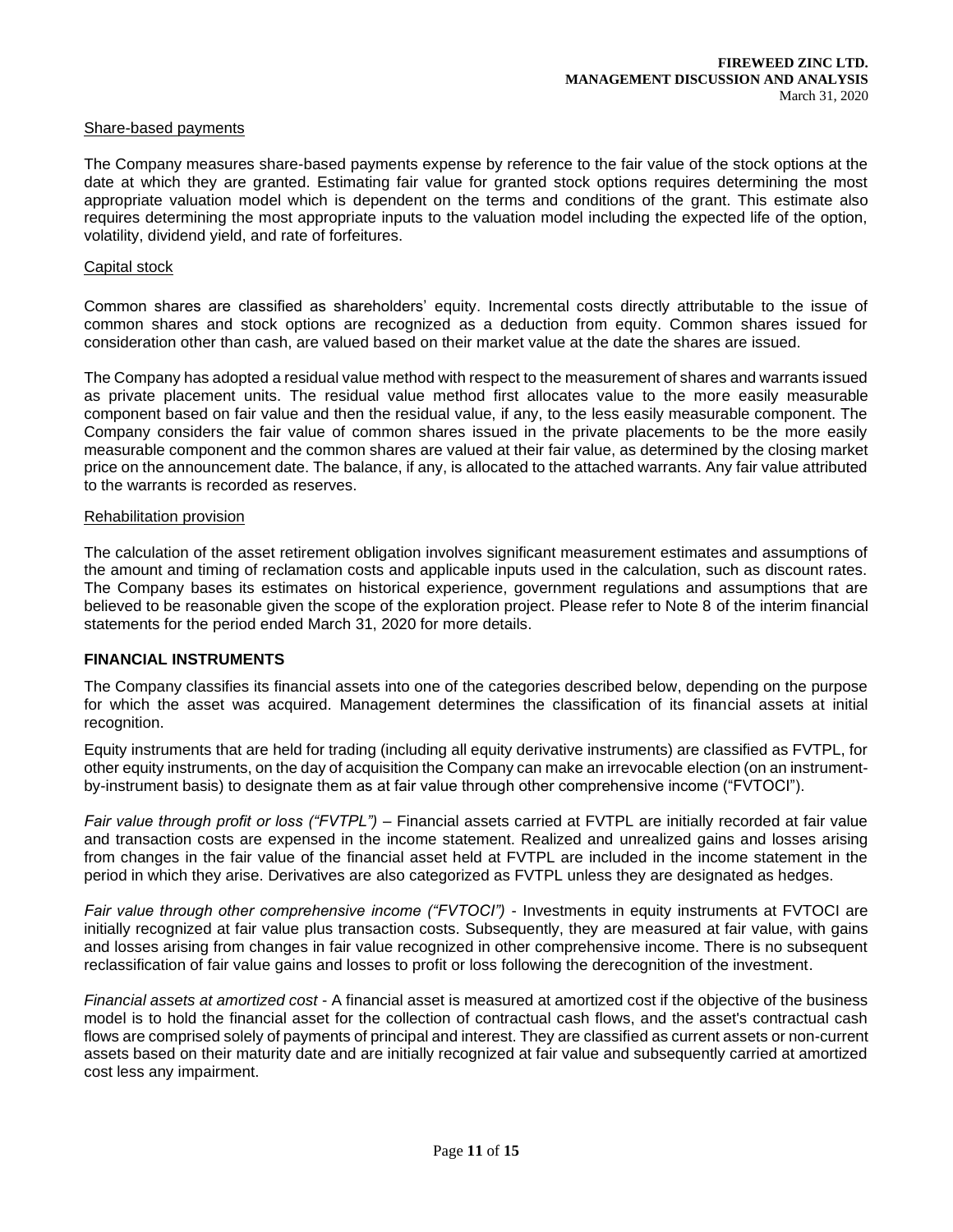The following table shows the classification of the Company's financial assets under IFRS 9:

| Financial asset                          | <b>IFRS 9 Classification</b>               |
|------------------------------------------|--------------------------------------------|
| Cash                                     | Fair value through profit and loss         |
| Reclamation bond                         | Financial asset measured at amortized cost |
| Other receivables                        | Financial asset measured at amortized cost |
| Accounts payable and accrued liabilities | Financial asset measured at amortized cost |

Financial liabilities other than derivative liabilities are recognized initially at fair value and are subsequently stated at amortized cost. Transaction costs on financial assets and liabilities other than those classified at fair value through profit or loss are treated as part of the carrying value of the asset or liability. Transaction costs for assets and liabilities at fair value through profit or loss are expensed as incurred.

Financial instruments measured at fair value are classified into one of three levels in the fair value hierarchy according to the relative reliability of the inputs used to estimate the fair values. The three levels of the fair value hierarchy are:

- Level 1 Unadjusted quoted prices in active markets for identical assets or liabilities.
- Level 2 Inputs other than quoted prices that are observable for the asset or liability either directly or indirectly; and
- Level 3 Inputs that are not based on observable market data.

The fair value of the Company's receivables, reclamation bond and accounts payable and accrued liabilities approximate carrying value, which is the amount recorded on the statements of financial position. The fair value of the Company's other financial instruments, cash, under the fair value hierarchy are based on level 1 quoted prices in active markets for identical assets and liabilities.

The Company's risk exposures and the impact on the Company's financial instruments are summarized below:

#### *Credit risk*

Credit risk is the risk of loss associated with a counterparty's inability to fulfill its payment obligations. Receivables of \$24,906 consist of Goods and Services Tax ("GST") recoverable from the Federal Government of Canada. The Company believes its exposure to credit risk is equal to the carrying value of this balance. The Company has exposure to credit risk with respect to its cash as it places most of its cash in one financial institution in Canada. The Company believes its exposure is limited as it banks with a large Canadian institution.

## *Liquidity risk*

The Company's approach to managing liquidity risk is to ensure that it will have sufficient liquidity to meet liabilities when due. As at March 31, 2020, the Company had a cash balance of \$365,367 to settle current liabilities of \$343,691. The Company believes it has sufficient funds to meet its current liabilities as they become due.

The Company is dependent on obtaining regular financings in order to continue as a going concern. Despite previous success in acquiring these financings, there is no guarantee of obtaining future financings.

#### *Interest rate risk*

The interest rate risk is the risk that the fair value or future cash flows of a financial instrument will fluctuate because of changes in market interest rates. As at March 31, 2020, the Company is not exposed to significant interest rate risk.

# *Price risk*

The Company is exposed to price risk with respect to commodity and equity prices. Equity price risk is defined as the potential adverse impact on the Company's earnings due to movements in individual equity prices or general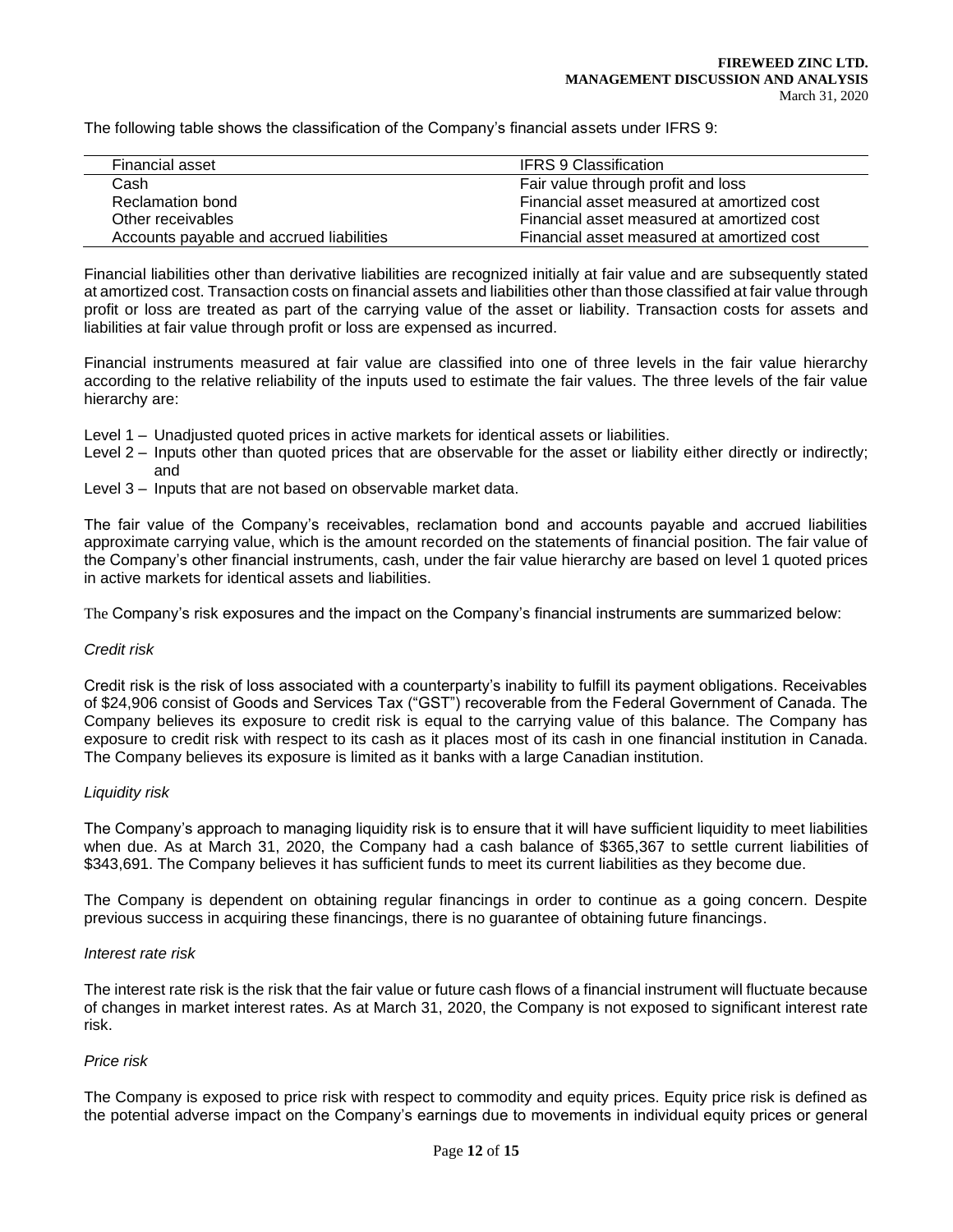#### **FIREWEED ZINC LTD. MANAGEMENT DISCUSSION AND ANALYSIS** March 31, 2020

movements in the level of the stock market. Commodity price risk is defined as the potential adverse impact on profit or loss and economic value due to commodity price movements and volatilities. The Company closely monitors commodity prices of resources, individual equity movements, and the stock market to determine the appropriate course of action to be taken by the Company.

## *Foreign currency risk*

The Company operates predominately in Canada and is not exposed to any significant foreign currency risk.

## **RELATED PARTIES TRANSACTIONS**

Related party transactions mainly include management and consulting fees, share-based compensation and director and committee fees. The related parties are represented by the key management personnel, which include those persons having authority and responsibility for planning, directing and controlling the activities of the Company as a whole. The Company has determined that the key management personnel consist of executive and nonexecutive members of the Company's Board of Directors and corporate officers. Related parties also include companies, controlled by officers and/or directors.

| <b>Related Party</b>  | <b>Nature of Relationship</b> |
|-----------------------|-------------------------------|
| FT Management Ltd.    | Company, controlled by CFO    |
| EdYu Management Corp. | Company, controlled by CFO    |

The renumeration to directors and key management personnel during the three months ended March 31, 2020 and 2019 was as follows:

| Payee                                          | Nature of the transaction                                         | Three months<br>ended<br>March 31, 2020 |      | Three months<br>ended<br>March 31, 2019 |
|------------------------------------------------|-------------------------------------------------------------------|-----------------------------------------|------|-----------------------------------------|
| <b>Chief Executive Officer</b>                 |                                                                   |                                         |      |                                         |
| (CEO)                                          | Management and consulting fees expensed                           | \$<br>45,000                            | - \$ | 81,000                                  |
|                                                | Director and committee fees                                       |                                         |      |                                         |
|                                                | Share-based compensation                                          | 3,242                                   |      | 13,979                                  |
| <b>Former Chief Financial</b><br>Officer (CFO) | Share-based compensation                                          |                                         |      | 633                                     |
| <b>Current CFO</b>                             | Management and consulting fees expensed                           |                                         |      | 3,000                                   |
| Companies, controlled                          |                                                                   |                                         |      |                                         |
| by CFO                                         | Management and consulting fees expensed                           | 3,000                                   |      |                                         |
| Directors                                      | Director and committee fees                                       | 36,750                                  |      | 36,750                                  |
|                                                | Management and consulting fees expensed                           | 34,178                                  |      | 71,191                                  |
|                                                | Management and consulting fees capitalized to<br>mineral property | 9,940                                   |      | 3,059                                   |
|                                                | Share-based compensation                                          | 12,967                                  |      | 51,878                                  |
|                                                |                                                                   | \$<br>145,077                           | S    | 261,490                                 |

The following amounts were owed to directors and key management personnel. These payables are unsecured, non-interest bearing and are expected to be repaid under normal trade terms.

|                  |                                        | March 31,<br>2020 |    | December 31,<br>2019 |
|------------------|----------------------------------------|-------------------|----|----------------------|
| <b>Directors</b> | Director and committee fees            | 147.000           | -S | 110,250              |
| Key management   | Management fees and expense recoveries | 49.745            |    | 14.438               |
|                  |                                        | 196.745           | Ð  | 124,688              |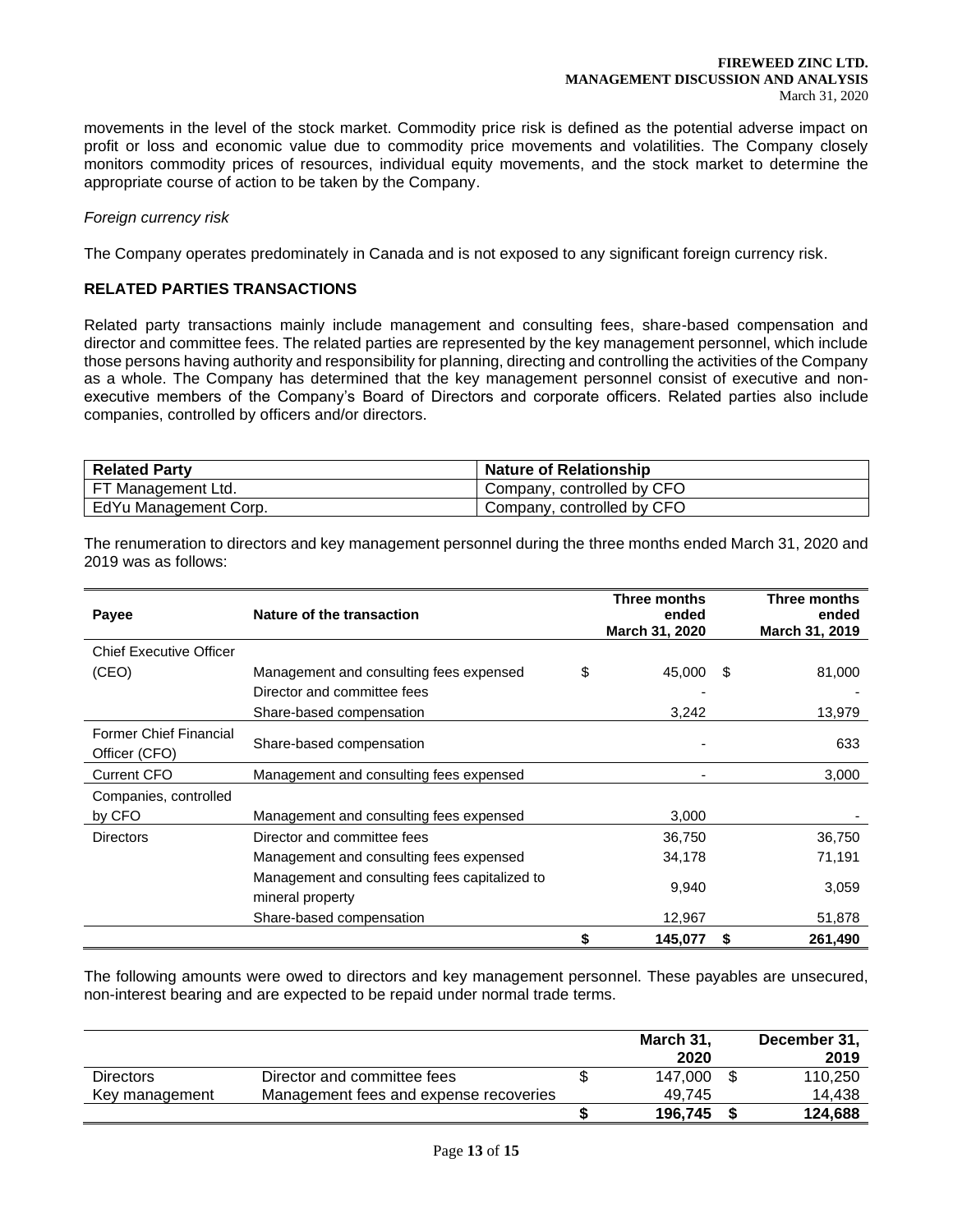## **ADDITIONAL DISCLOSURE FOR VENTURE ISSUERS WITHOUT SIGINIFICANT REVENUE**

Additional disclosure concerning the Company's general and administrative expenses is provided in the Company's statement of loss and comprehensive loss contained in its interim financial statements for March 31, 2020, which are available on SEDAR: [www.sedar.com.](about:blank)

#### **OFF-BALANCE SHEET ARRANGEMENTS**

The Company has no off-balance sheet arrangements.

## **ADDITIONAL DISCLOSURE FOR JUNIOR ISSUERS**

The Company has had positive cash flow since its inception following the completion of the IPO. The Company does not expect its current capital resources to be sufficient to cover its operating costs through the next twelve months, as such Fireweed will need to obtain additional capital resources. The Company is planning to raise capital through equity or alternative financing. Actual funding requirements may vary from those previously planned due to a number of factors, including the progress of the Company's business activities and economic conditions.

All costs relating to the acquisition and exploration of the Project are capitalized and reported in the Statements of Financial Position in the Company's financial statements. For details see the Company's Prospectus posted on the Company's website [www.FireweedZinc.com](about:blank) and the audited Financial Statements for the year ended December 31, 2019 available on SEDAR at [www.sedar.com.](about:blank)

## **APPROVAL**

The Board of Directors oversees management's responsibility for financial reporting and internal control systems through an Audit Committee. This Committee meets periodically with management and annually with the independent auditors to review the scope and results of the annual audit and to review the financial statements before the financial statements are approved by the Board of Directors and submitted to the shareholders of the Company. The Board of Directors has approved the condensed interim financial statements for the period ended March 31, 2020 and the disclosure contained in this MD&A. A copy of this MD&A will be provided to anyone who requests it.

## **NOTE REGARDING FORWARD–LOOKING STATEMENTS**

Except for historical information, this MD&A may contain forward-looking statements. The use of any of the words "anticipate", "continue", "estimate", "expect", "may", "will", "project", "should", "believe" and similar expressions are intended to identify forward-looking statements. These statements involve known and unknown risks, uncertainties and other factors that may cause actual results or events to differ materially from those anticipated in such forwardlooking statements. These statements involve known and unknown risks, uncertainties, and other factors that may cause the Company's actual results, levels of activity, performance or achievements to be materially different from any future results, levels of activity, performance or achievement expressed or implied by these forward-looking statements. The factors that could cause actual results to differ materially include, but are not limited to, the following: general economic conditions; changes in financial markets; the impact of exchange rates; political conditions and developments; relations with First Nations; weather; changes in the supply, demand and pricing of the metal commodities which the Company hopes to find and successfully mine; changes in regulatory requirements impacting the Company's operations; the ability to properly and efficiently staff the Company's operations; the sufficiency of current working capital and the estimated cost and availability of funding for the continued exploration and development of the Company's exploration property or properties. Should any one or more risks or uncertainties materialize or change, or should any underlying assumptions prove incorrect, actual results and forward-looking statements may vary materially from those described herein. This list is not exhaustive and these and other factors should be considered carefully, and readers should not place undue reliance on the Company's forward-looking statements.

The Company believes the expectations reflected in those forward-looking statements are reasonable, but no assurance can be given that these expectations will prove to be correct and such forward-looking statements included in this MD&A should not be unduly relied upon. These statements are current only as of the date of this MD&A. As a result of the foregoing and other factors, no assurance can be given as to any such future results,